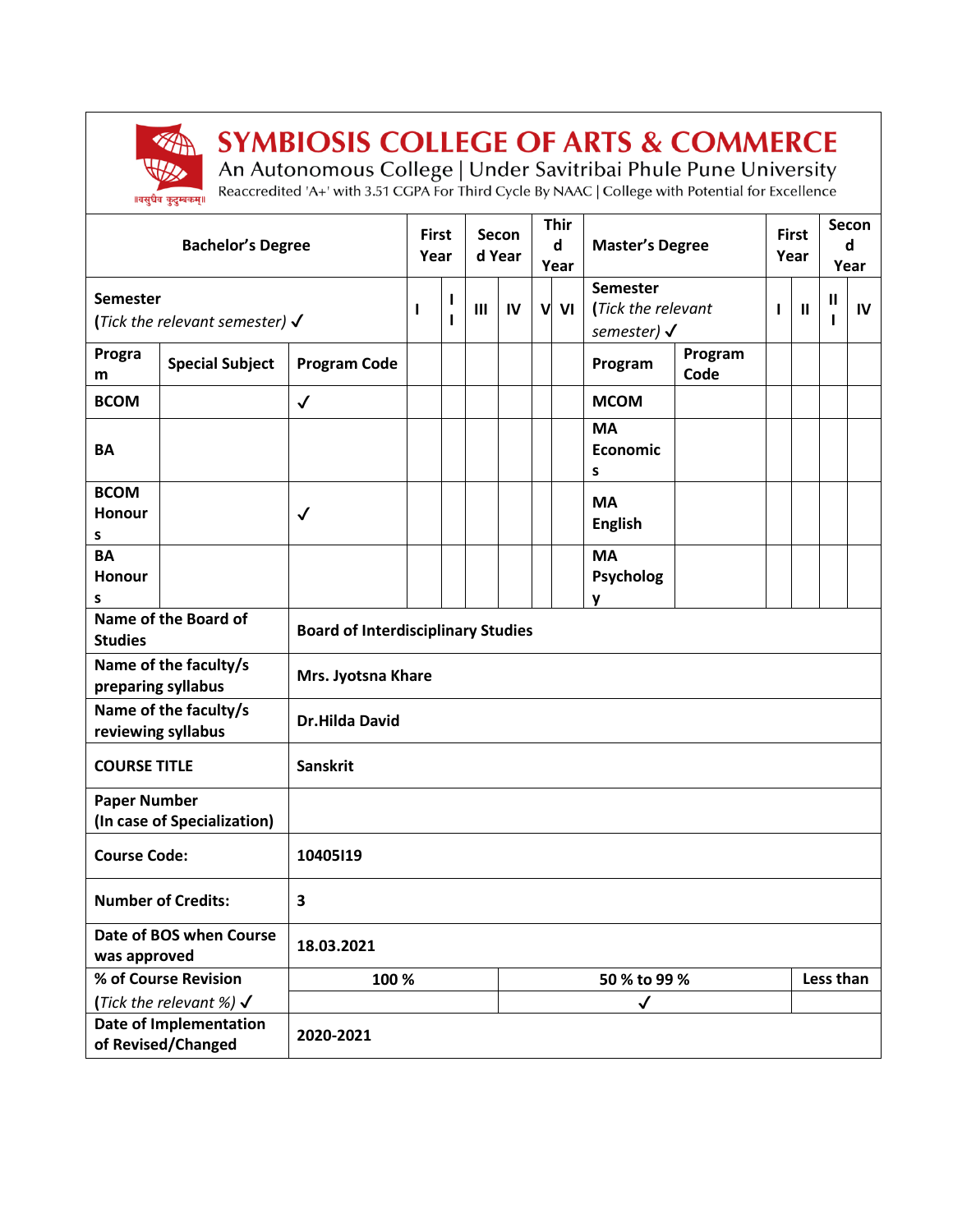## **Course Learning Outcomes:**

## **On successful completion of the module students will be:**

CO 1: Read about the rich Indian cultural heritage

CO 2: Trace a large corpus of literature covering a wide range of subjects besides fiction i.e. chemistry, physics,

medicine, management, philosophy, astronomy etc.

CO 3: Illustrate Jain and Buddhist texts

CO 4: Classify this Indo Aryan or Indic language which has a 3500-year history

CO 5: Develop a sense of appreciation and pride in the uniqueness of the language Will give the glimpse of this

Indo Aryan or Indic language with a 3500-year history.

| About the course:            |                                                                        | Sanskrit is one of the most important languages of the Indo-European family and<br>has a very rich and continuous history of nearly five thousand years. Sanskrit is the<br>main liturgical language of Hinduism and used to be the lingua franca that helped<br>all of the different regions of Greater India communicate with each other. The |              |  |  |  |  |
|------------------------------|------------------------------------------------------------------------|-------------------------------------------------------------------------------------------------------------------------------------------------------------------------------------------------------------------------------------------------------------------------------------------------------------------------------------------------|--------------|--|--|--|--|
| <b>Teaching Methodology:</b> |                                                                        | course will cover basics of Sanskrit.                                                                                                                                                                                                                                                                                                           |              |  |  |  |  |
|                              |                                                                        | Classroom                                                                                                                                                                                                                                                                                                                                       |              |  |  |  |  |
|                              |                                                                        | Videos                                                                                                                                                                                                                                                                                                                                          |              |  |  |  |  |
|                              |                                                                        | <b>Detailed syllabus</b>                                                                                                                                                                                                                                                                                                                        |              |  |  |  |  |
|                              |                                                                        |                                                                                                                                                                                                                                                                                                                                                 | No. of       |  |  |  |  |
| Unit                         |                                                                        | <b>CONTENTS OF THE COURSE</b>                                                                                                                                                                                                                                                                                                                   | Lectur<br>es |  |  |  |  |
| 1.                           | प्रस्तावना ।                                                           |                                                                                                                                                                                                                                                                                                                                                 | 5            |  |  |  |  |
|                              | सुभाषितानि ।                                                           |                                                                                                                                                                                                                                                                                                                                                 |              |  |  |  |  |
| प्रहेलिका ।                  |                                                                        |                                                                                                                                                                                                                                                                                                                                                 |              |  |  |  |  |
|                              |                                                                        | गणितमयम् आशीर्वचनम्।( कथा )                                                                                                                                                                                                                                                                                                                     |              |  |  |  |  |
| 2.                           | वर्षावर्णनम् ।( रामायणम्)                                              |                                                                                                                                                                                                                                                                                                                                                 | 10           |  |  |  |  |
|                              |                                                                        | पॅरिसवर्णनम् ।(भूलोकविलोकनम्)                                                                                                                                                                                                                                                                                                                   |              |  |  |  |  |
|                              | आहारविधि:। (चरकसंहिता)                                                 |                                                                                                                                                                                                                                                                                                                                                 |              |  |  |  |  |
|                              | मुद्राराक्षसम् ।(नाटकम्)<br>उपनिपातप्रतिकार:। (कौटिलिय) अर्थशास्त्रम्) |                                                                                                                                                                                                                                                                                                                                                 |              |  |  |  |  |
| 3.                           | कथासरित्सागरः।                                                         |                                                                                                                                                                                                                                                                                                                                                 |              |  |  |  |  |
|                              | ऋणचतुष्टयम्। (शतपथब्राह्मण)                                            |                                                                                                                                                                                                                                                                                                                                                 |              |  |  |  |  |
|                              | परापूजा। (स्तोत्रम्)                                                   |                                                                                                                                                                                                                                                                                                                                                 |              |  |  |  |  |
|                              |                                                                        | शब्दानुशासनम्।(महाभाष्य)                                                                                                                                                                                                                                                                                                                        |              |  |  |  |  |
|                              |                                                                        | उमाबदुसंवादः। (कुमारसंभवम्)                                                                                                                                                                                                                                                                                                                     |              |  |  |  |  |
|                              | संस्कृतलेखनम्।                                                         |                                                                                                                                                                                                                                                                                                                                                 | 12           |  |  |  |  |
| 4.                           |                                                                        | वीरवरस्य स्वामिभक्ति:।(वेतालपञ्चविंशति:)                                                                                                                                                                                                                                                                                                        | 13           |  |  |  |  |
|                              | पाकसिद्धिः । (नलपाकदर्पणम्)                                            |                                                                                                                                                                                                                                                                                                                                                 |              |  |  |  |  |
|                              |                                                                        | काव्यप्रयोजनानि काव्यहेतुश्च। (साहित्यदर्पणम्)                                                                                                                                                                                                                                                                                                  |              |  |  |  |  |